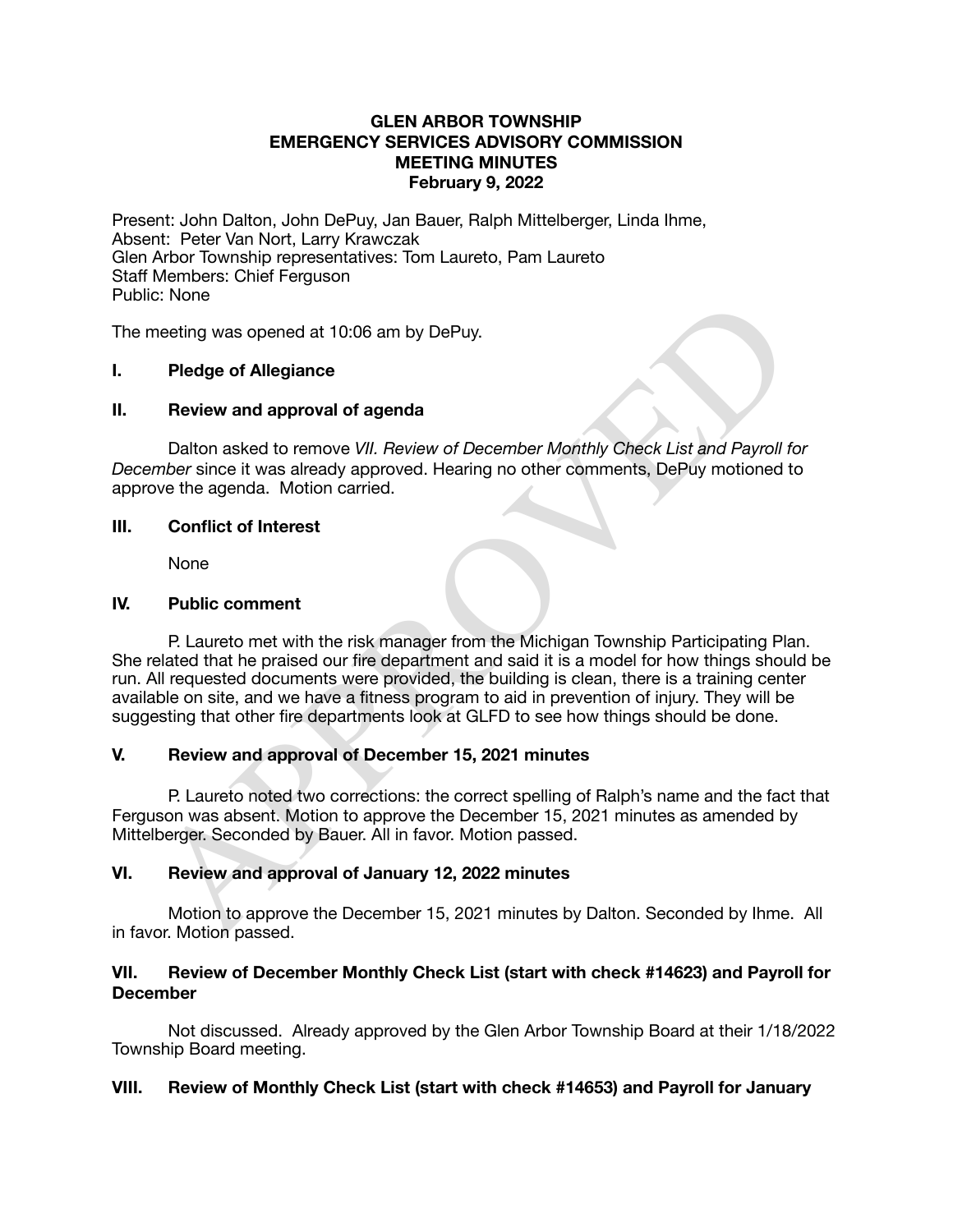Dalton had several questions about checks and Ferguson clarified. P Laureto explained how the fire billing service works with regards to bills being sent to collection. P. Laureto noted a mistake in a check being printed on the wrong stock which resulted in a repayment check to the township. Dalton inquired about the Michigan Underwriters insurance policy and both Ferguson and DePuy clarified. Dalton asked how Ferguson determined if a purchase falls under capital equipment or building equipment. Ferguson explained it depends on primary use. A motion was made by Dalton seconded by Ihme that the check list, including the verbally read bills, and payroll payments have been reviewed, to recommend payment of unpaid checks to the Glen Arbor Township Board, and to report concurrence with the checks that were necessary to pay early. Motion approved.

## **IX. Review of Revenue & Expense Report and Balance Sheet for December and January**

**Review of Revenue & Expense Report and Balance Sheet for December and<br>any**<br>Ferguson noted that the balance sheet does not have the budget amendments in<br>lary<br>Ferguson noted that the balance sheet does not have the budget Ferguson noted that the balance sheet does not have the budget amendments in it yet so the percentages are not up to date. Dalton asked who approved the budget amendments and P. Laureto said the Township Board did. It is noted in the minutes online. DePuy said that the auditor looks at the cost center bottom line as opposed to the line items and that we are within budget. P. Laureto mentioned that when money was moved from CDs to another account, there was an error in how it was recorded. It will be corrected by the March meeting. Ferguson said there will be probably be an additional \$5,000-6,000 expense in Fire Training next month. He also noted that he ordered new computers and a new printer which will show up under Office Supplies or Office Equipment toward the end of March. 

# **X. Staffing Report**

**a. Introduce staff**  None

### **b. General staffing status report**

Ferguson reported receiving a resignation letter this week. T. Laureto and the Chair will conduct an exit interview. Lt. Morse is about to take the nursing exam and is expected to move to part-time. Ferguson wants to do an internal posting for a full-time position opening. When Lt. Morse leaves the department will be down to 15 staff members. There are two people in paramedic school. Discussion ensued.

#### **c. Exit interview results, if any.**  None

# **d. Review of GLFD monthly Staff and Officer Minutes**

Dalton had several questions for Ferguson, who answered them. Ferguson noted that they were down to 4 or 5 people on staff at one point due to Covid.

# **XI. Operations Report**

Ferguson and the staff are working on specifications for the new engine which will be sent out to bid soon. He anticipated that the bids will come back higher than originally thought. Dalton asked for an estimate and Ferguson said about \$800,000. They will have 60 days to review them so he expects to hear back by May. All equipment has been stripped from the heavy rescue truck 251. Dalton asked what the "Empire Township development review and recommendation" referred to. Ferguson said he reviewed a potential subdivision off of Plowman Road and recommended putting a water supply in for fire suppression. That recommendation goes to the Empire Planning Commission to decide what to do. Ihme said it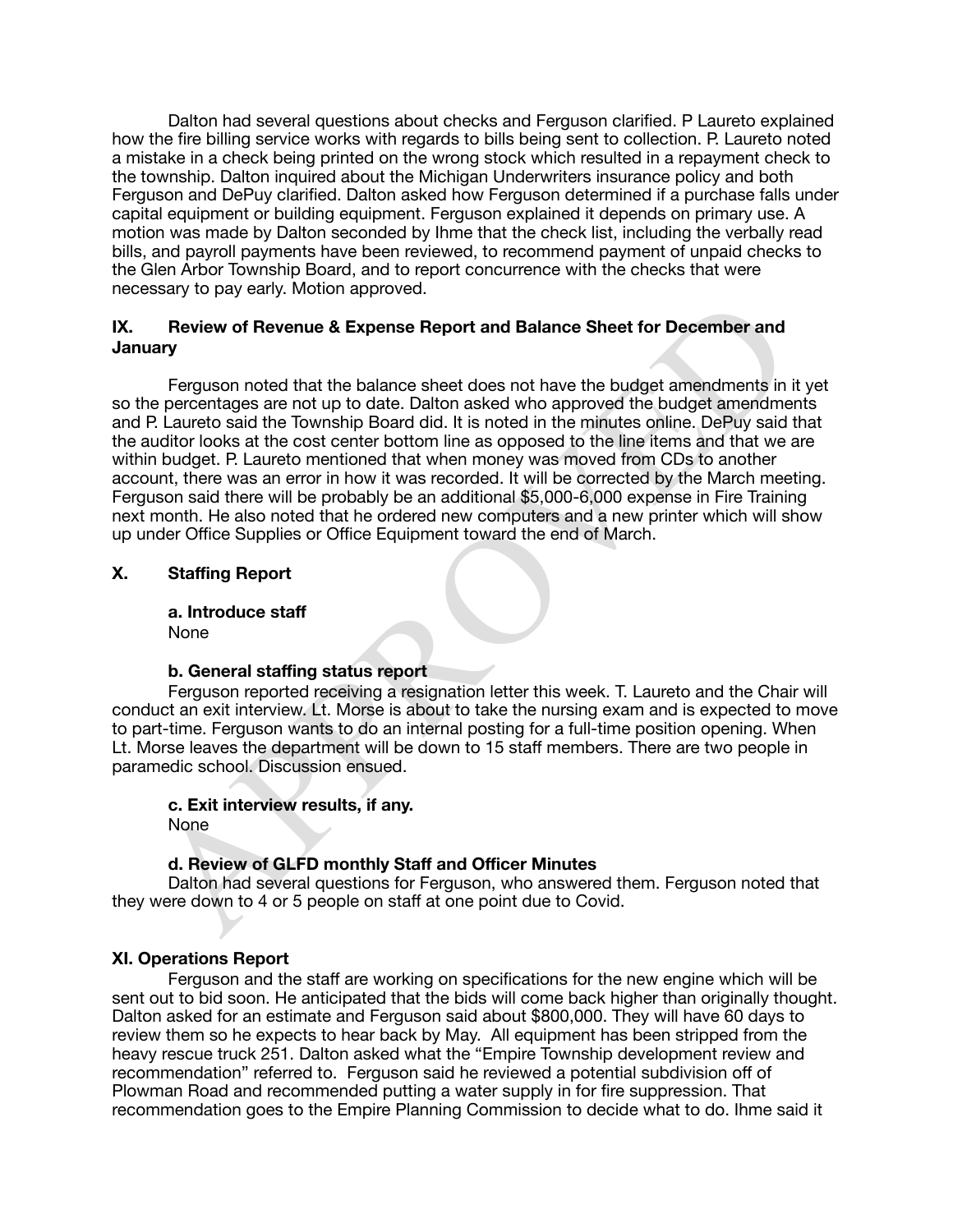seems Empire Township has more calls than Glen Arbor. Ferguson said it tends to go back and forth and evens out over time. Ihme asked why Glen Arbor pays more and Ferguson said that Glen Arbor administers the department. Dalton asked where the Le Bear donation went and Ferguson said all the donations go to the Fire and Rescue Association. It was a \$1,000 donation. Ferguson said that Station 2's floor has drainage issues and they will need to excavate to the drainage field.

## **XII. Old Business**

### **a. Community Paramedic Program Update**

Fraguson reported no update, as the program has been delayed. Participants will to Co Grand Rapids to ride with a department that already has a community paramedic<br>tram in place. DePty asked if it will be in place by summe Ferguson reported no update, as the program has been delayed. Participants will have to go to Grand Rapids to ride with a department that already has a community paramedic program in place. DePuy asked if it will be in place by summer and Ferguson said no. Dalton said ESAC is waiting for a business plan. Ferguson said the walk-in clinic might happen and if it does it will be down the road. The part they are currently working on involves checking on people who get discharged from Munson. DePuy clarified that the business plan is not through the fire department, it is through Munson and the Northwest Regional Medical Control Authority. Dalton advised that he believed that it was the responsibility of the GLFD to provide the Financial Aspects of the Business Plan. He stated that we have already paid Munson for the Training Class for 3 individuals (2FT and 1PT) as well as work coverage. He then advised that he would have sent 1 to the training not 3, to evaluate the program. Ferguson said he thought the business plan was for the walk-in clinic. T. Laureto said that right now we provide welfare checks, and the Community Paramedic Program would enhance what we do. If we get approval from Munson, we may get reimbursed. DePuy said the Community paramedic can relay patient recovery information to a doctor at Munson over and above what a paramedic does. Ferguson said it is his intent to move forward and the first step is training. Dalton suggested sending one person to training to get a feel. Ihme asked if we are training more than we need. Ferguson said no, it is his intent to have 3 paramedics.

### **XIII. New Business**

### **a. Nomination of New Chairman**

The Township appointed Peter Van Nort to ESAC to replace Ron Calsbeek. Bauer nominated Peter Van Nort as the next Chair. She made a motion which was seconded by Ihme. All in favor. Bauer made motion for DePuy to fill in for Van Nort until he returns to Glen Arbor. Ihme seconded. All in favor.

### **b. Report from PAR Plan Risk Control Manager**

Ferguson said they received some recommendations but they were minor. Ihme said she was impressed that Ferguson has made the fire department a model of success.

**c. Sale of truck** Discussed above.

### **XIV. Board Member Comments**

Dalton said he was disheartened to read in the paper that the contract for Leland Rescue was signed without ESAC reviewing it, as well as amendments approved without ESAC approving them. He said our responsibility is to advise and that we can't do so without input and discourse. Ferguson clarified that the marine contract renewal gets us through the next season. Dalton said he was disappointed because the Leland Marine contract was for \$3400, the previous contract was for \$4300 and the budget was approved with a contract amount of